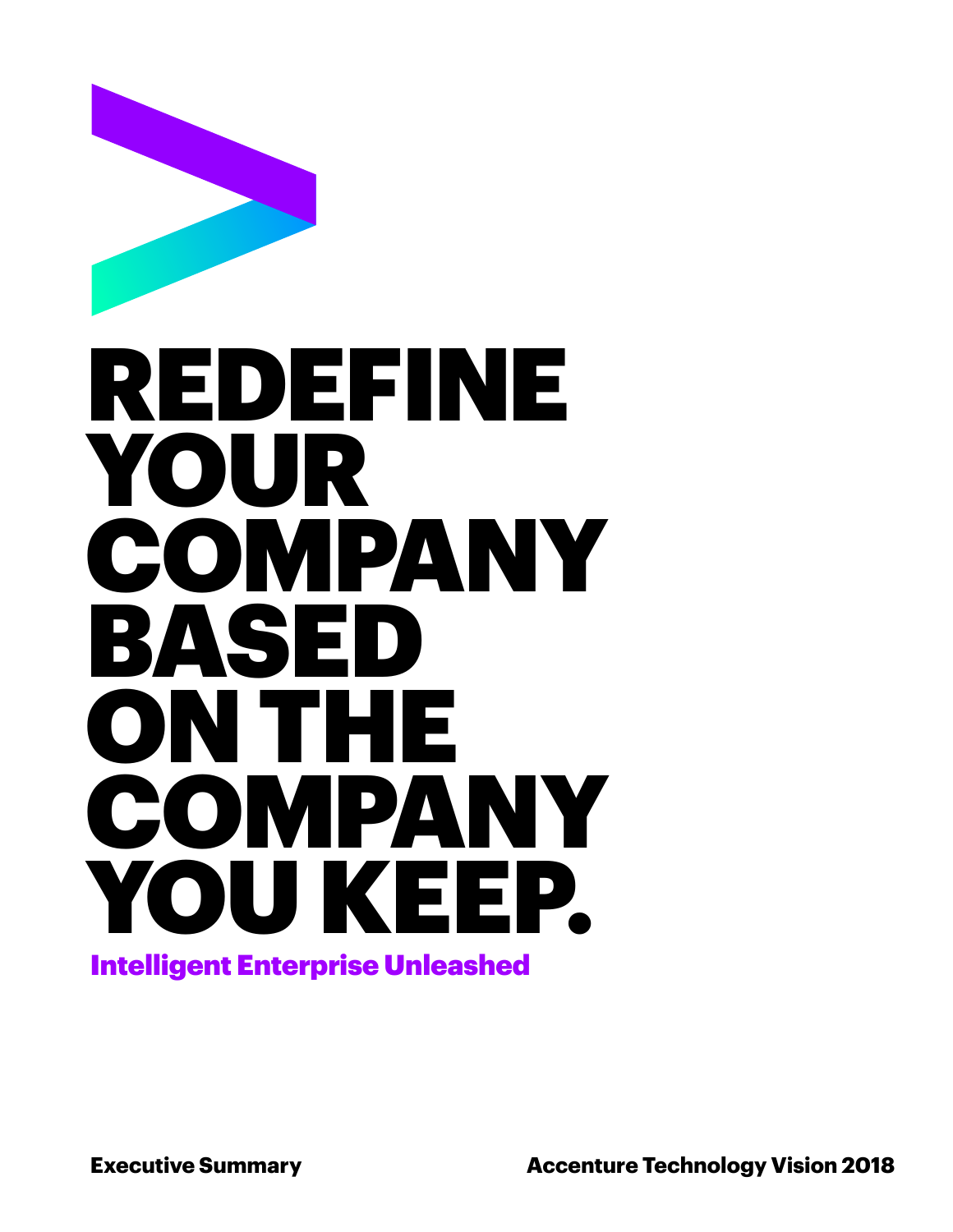Introduction

# HOW DO YOU IMPROVE THE WAY OPLE WORK AND LIVE?

**Leveraging the rapid advancements in technology to create increasingly innovative products and services, businesses are driving unprecedented changes in the way people work and live.**

By embedding themselves throughout society, companies are blurring the lines between business and personal—and blazing a new trail for their own future growth. Technology is now firmly embedded throughout our everyday activities, but its reach is larger than that: it's reshaping pieces of our society. This year's Accenture Technology Vision trends highlight the rapid advancements in technologies that, in turn, are improving the ways people work and live.

## **There's a new obligation and a new opportunity for companies to engage with people differently.**

**Paul Daugherty | Chief Technology** & Innovation Officer at Accenture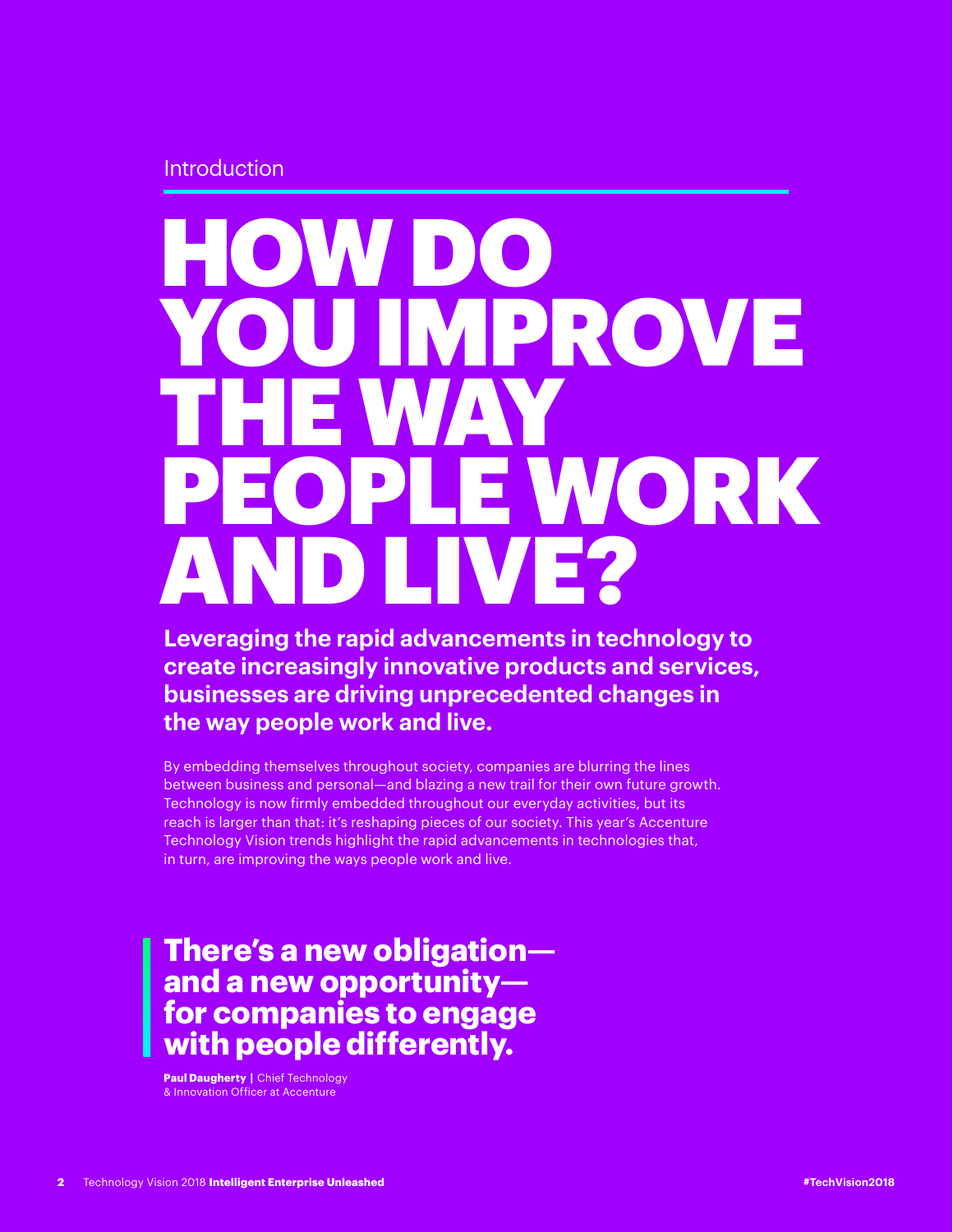### **GE is equipping field technicians with cutting-edge augmented reality glasses, changing the way workers engage with the physical world by giving them handsfree access to information, or allowing remote experts to see exactly what the technicians see as they repair wind turbines.<sup>1</sup>**

The Chinese education firm Liulishuo is changing education by introducing a new actor into society: a sophisticated artificial intelligence (AI)-powered English teacher that delivers personalized, adaptive learning to millions of people.2 And responding to the critical need for accurate information to feed the 24-hour news cycle, Thomson Reuters has developed an algorithm that uses streams of real-time data from Twitter to help journalists classify, source, fact-check, and debunk rumors faster than ever before.<sup>3</sup>

Individually, each of these technology-driven efforts represents a company's pursuit of the most creative or disruptive product or service. But their innovative efforts are part of a larger strategy: driving company growth by making technology inseparable—and indispensable—in how things get done. Businesses are using their products and services to reshape and reimagine how our society works, communicates, and even governs. According to the global Accenture Technology Vision 2018 survey, 84 percent of 6,381 business and IT executives surveyed agree that through technology, companies are weaving themselves seamlessly into the fabric of how people live today.

Just look at Amazon's efforts to embed itself into consumer households. Through the Echo and its AI assistant, Alexa, Amazon is managing not just shopping needs, but also the daily demands of busy lives. In fact, Amazon is so integrated into everyday living that new apartment complexes are building dedicated Amazon Lockers into their designs; and people now trust the company with physical access to their homes, letting couriers make deliveries when no one is around via Amazon Key and its smart lock system.4,5

These changes are reaching beyond consumer spaces, as well. Tesla and other companies involved in automated driving are embedding themselves into the regulatory course for their own industries, partnering closely with governments to accelerate the development of guidelines needed for autonomous vehicles to operate at scale.<sup>6</sup> In enterprise ecosystems, Siemens is embedding itself into its business partners' architectures. By offering the use of its MindSphere operating system for Internet of Things (IoT) manufacturing devices to anyone, Siemens is cementing itself as an integral part of the new IoT universe and its tremendous societal reach.<sup>7</sup>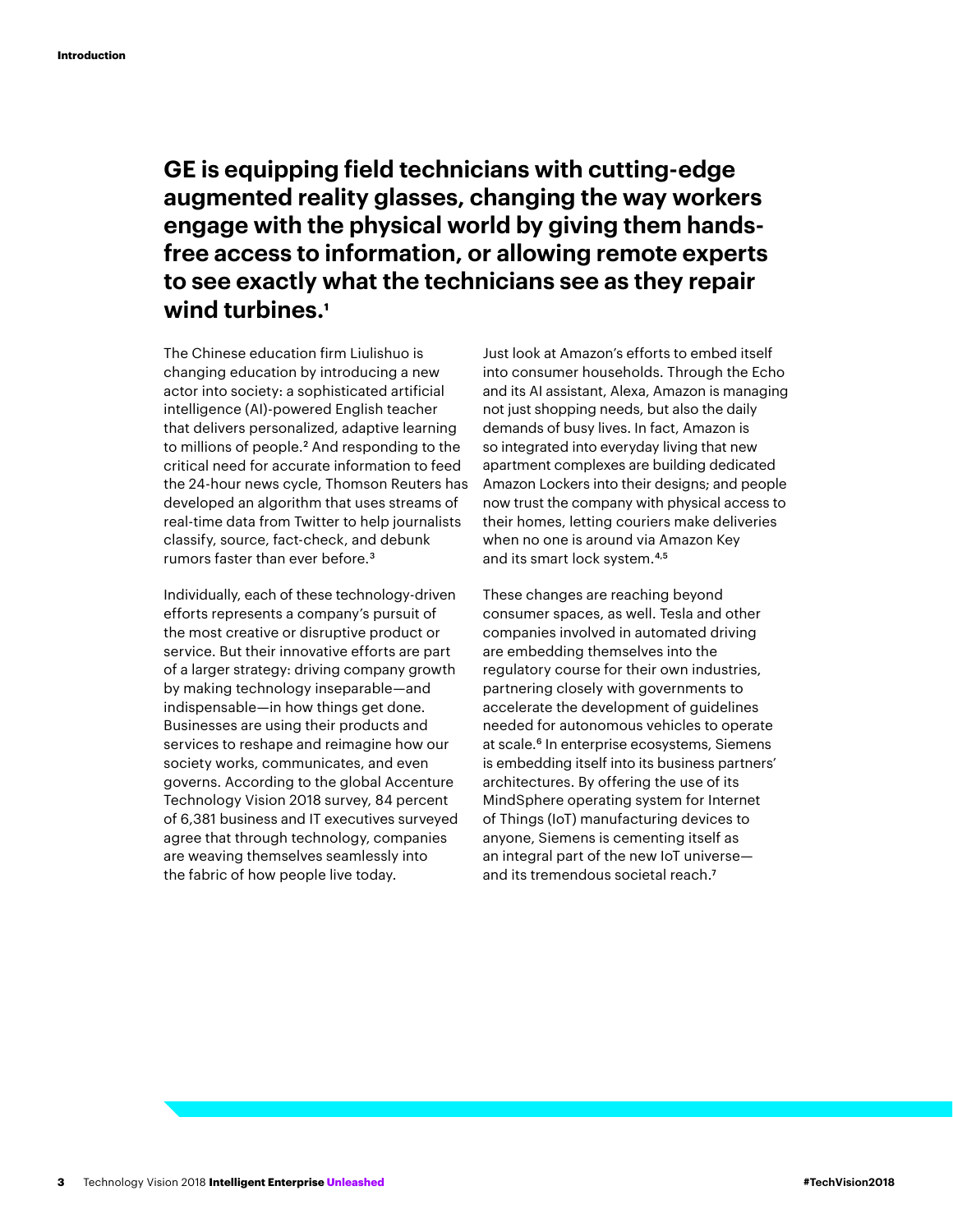This level of integration is the next great societal evolution. The same way cities were built around railroads, or people rebuilt their lives around electricity, the world is reimagining itself not just around digital innovation but, by extension, around the companies that provide those services.

Of course, society has rebuilt itself around technological disruption many times before, and will no doubt do so again. But this latest transformation is unique: for the first time in a technological transformation, the change

is a two-way street. People aren't just using companies' products and services, but feeding information and access back to them. To deliver such "integrated innovation," companies need a profound level of insight and impact into people's lives, and their partners' business. Savvy organizations are realizing that this level of connection and this degree of trust—will require a new type of relationship. It's not just business; it's personal. And it's how leaders will redefine their company, based on the company they keep.

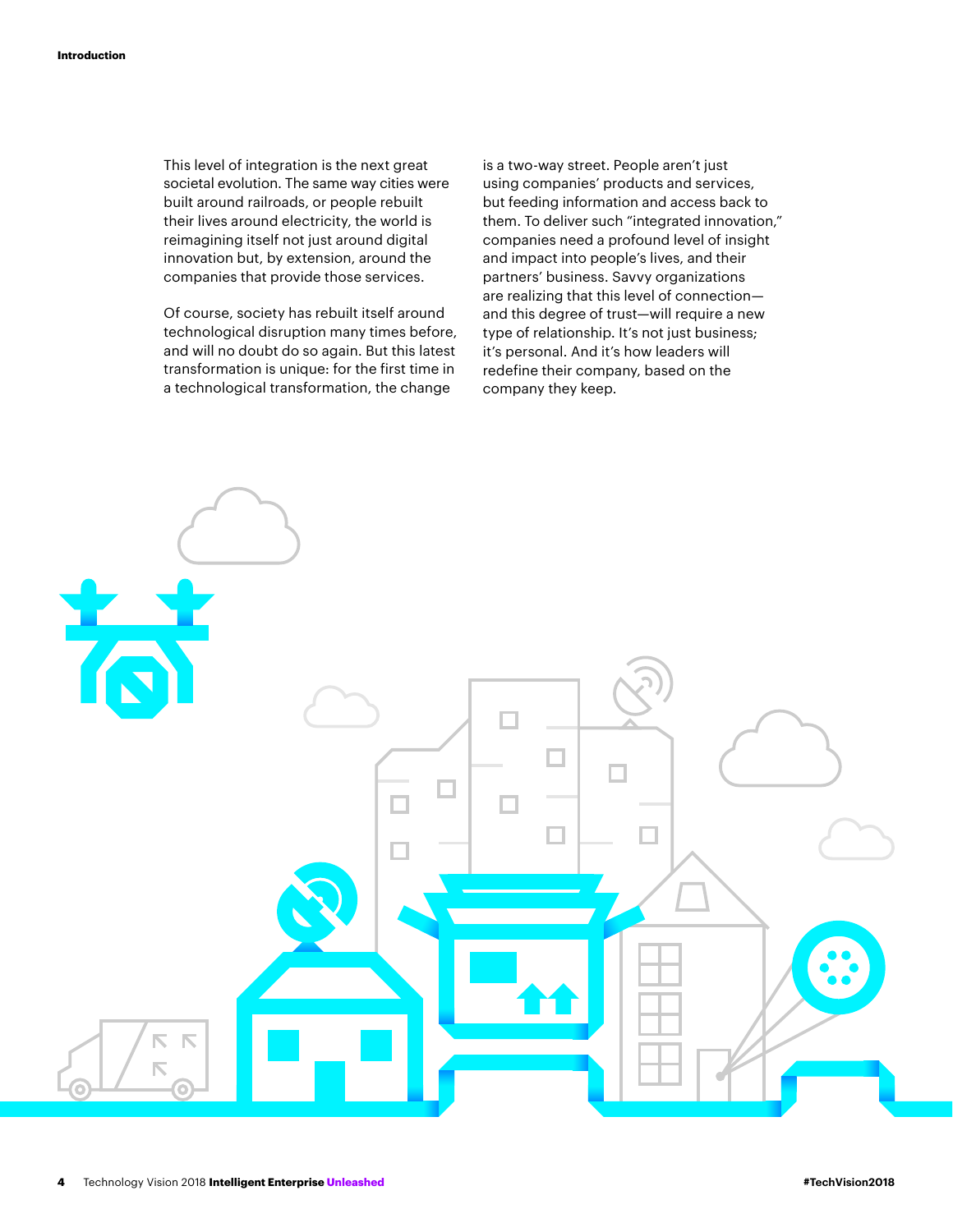# NEW EXPECTATIONS: READING THE LABELS OF ENTERPRISE

**In a world where everything is connected, the lines that have traditionally separated our society into neat little boxes of customers, employees, citizens, companies, and even governments, are blurring.**

Increasingly, in exchange for the access and impact they allow companies to have in their lives, people expect partnerships, based not only on a company's products, but its goals, and its values. In short: people are "reading the labels" of enterprise—and companies must define those labels for themselves, or have the labels determined for them.

These new expectations are creating a strain on businesses that have introduced innovative platforms and services. It's a parallel to the innovative startups that sprang up during the dot-com era, only to be forced to take a step back and flesh out traditional business models: companies that have quickly innovated their way into society are now being pushed to develop clear expectations for how those societal interactions will play out.

Years ago, Uber pioneered a new model for working with drivers, upending transit and transportation models. Now, as it has evolved its business model and relationships with local communities, the company is working to address corporate responsibility in its interactions with drivers, customers, and regulatory organizations.

The premium that people, governments, and business partners put on these labels of enterprise stems from the responsibilities that two-way partnerships create. When those responsibilities aren't met, the results are worse than disappointed customers: the failure creates a society disillusioned with the integrated innovation model that businesses rely on to grow.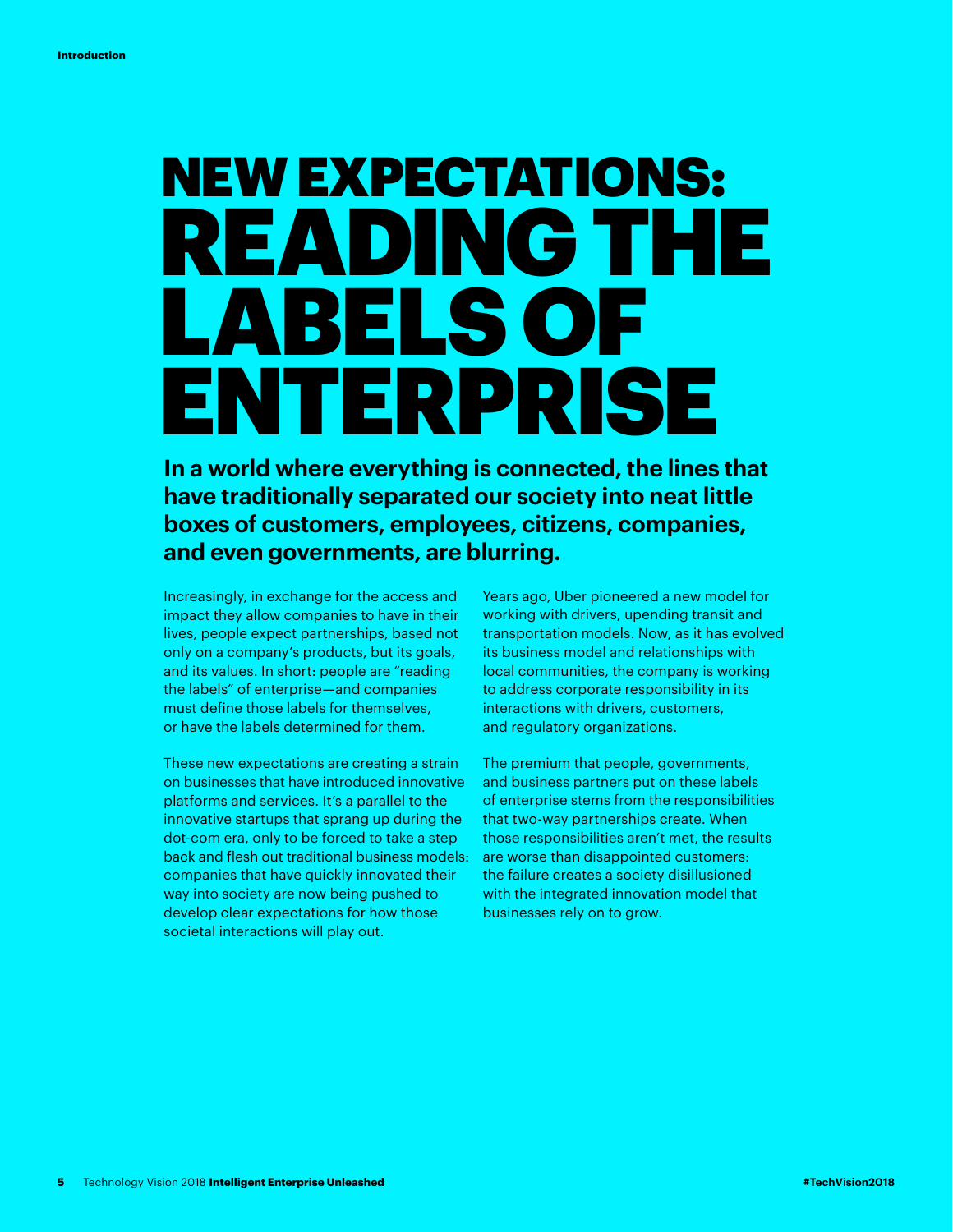Security failures at Equifax resulted in a theft of personal information that will impact hundreds of millions of lives for decades to come—including individuals who had no explicit business relationship with Equifax.<sup>8</sup> Rebuilding the trust required to sustain partnerships with consumers, governments, and the general public will be a massive undertaking.

The magnitude of these challenges will only grow as additional revolutionary technologies begin to reach maturity in the coming years, and accelerate technology-driven societal change. Quantum computing has the potential to break the cryptographic standards that underpin the world's financial systems; new workforce models and platforms are shredding the long-accepted understanding of the term "employee"; and as AI grows in capability and reach, there will be large-scale failures and scandals around improper use of the technology.

It's clear that both individuals and society as a whole will have to create new partnerships to deal with the impact of such revolutionary changes—but the role that companies will play remains an open question. How responsible is a company whose secure encryption is broken because of advances in quantum technology? How much blame should a business take if one of its partners uses AI to make decisions in a way that's biased, or invades people's privacy?

There's a reason why tech giants are growing more vocal and active around societal questions, like debates over access and privacy—because actions will define these enterprise labels. Apple went so far as to refuse to give the US government the capability to decrypt the data on an iPhone, and devoted significant time and resources to explaining its decision to the public.<sup>9</sup> That level of discourse was no accident: it's demonstrating what the company will and won't do as part of their partnerships with customers, governments, and the public and the first step on a path toward defining a formalized corporate social contract.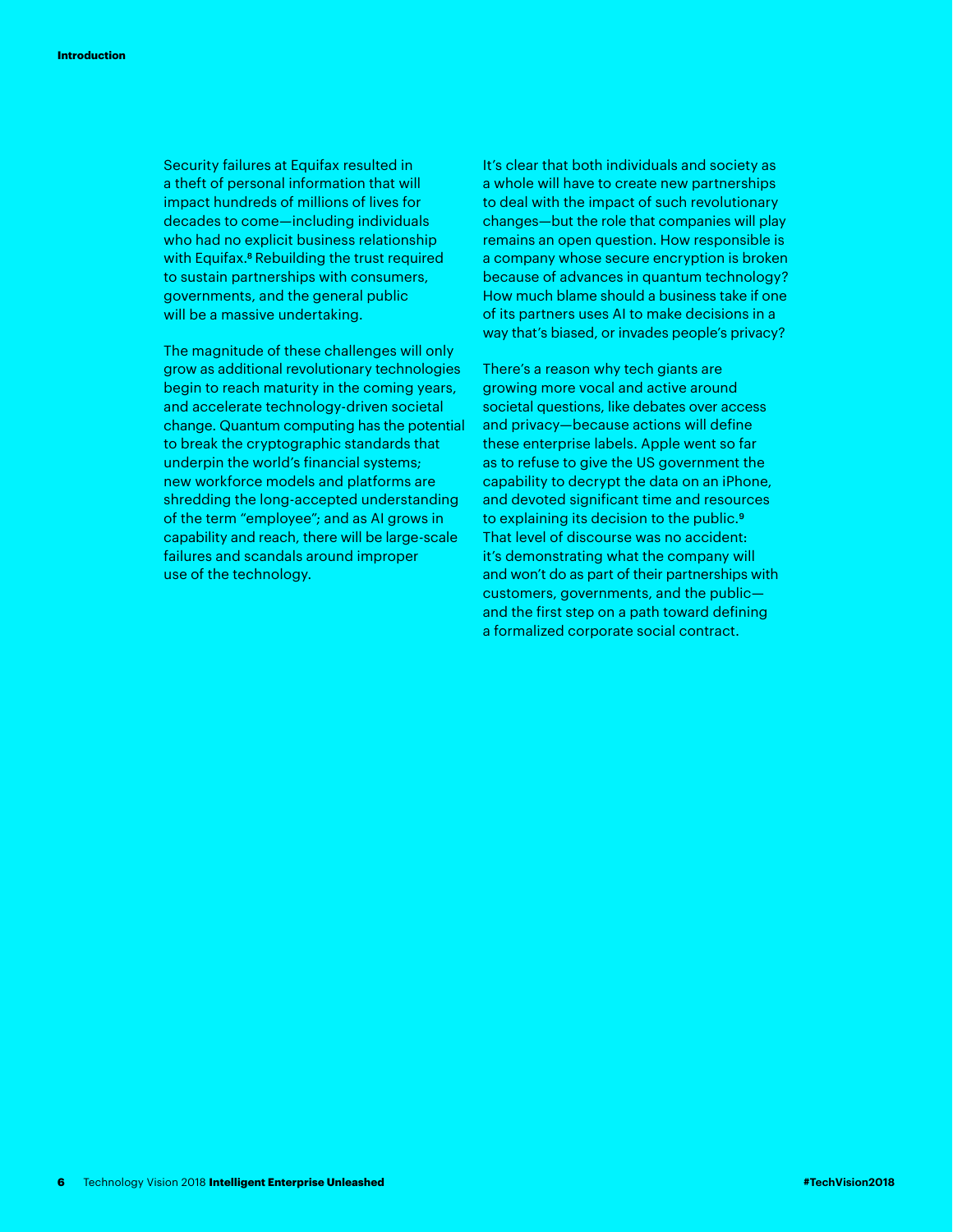# DEFINING THE CORPORATE SOCIAL CONTRACT

**While new expectations driven by a shifting technology landscape can be daunting, pioneering companies have recognized that these new societal expectations can be transformed into an enterprise strength.**

They're using their increased and embedded technology interactions to lean in and build deeper partnerships with customers, employees, governments, and the public. By explicitly defining the nature of their partnerships, these leading companies are also defining the new corporate social contract.

Creating a consistent set of principles around their relationships will help companies meet raised expectations. But it's also becoming a key piece of empowering the business to innovate and grow. The commitments a company makes to partnership will become the "nutritional value" information that people are searching for; as companies build and extend their ecosystems, individuals and organizations with goals and ideals that match their own will be natural partners. Ultimately, companies will create the "terms and conditions" for their constellations of relationships within the connected society and create a clear path for their future growth. The nature and scope of these new terms and conditions will vary with the type of partnership, whether it's with customers, employees, governments, or the public. So, too, will the opportunities for growth from putting them in place.

L'Oréal, the cosmetics company, is paving the way. To continually operate as a good partner with society, the company wrote a strict ethical charter that was drafted in collaboration with French government agencies and international ethics organizations.<sup>10</sup> Importantly, the charter serves as a decision-making framework across nearly every aspect of L'Oréal.

Guided by the charter, L'Oréal also requires that potential suppliers commit to an equally strict set of ethical standards, and guides internal buyers through steps to ensure they are purchasing from suppliers who meet that code.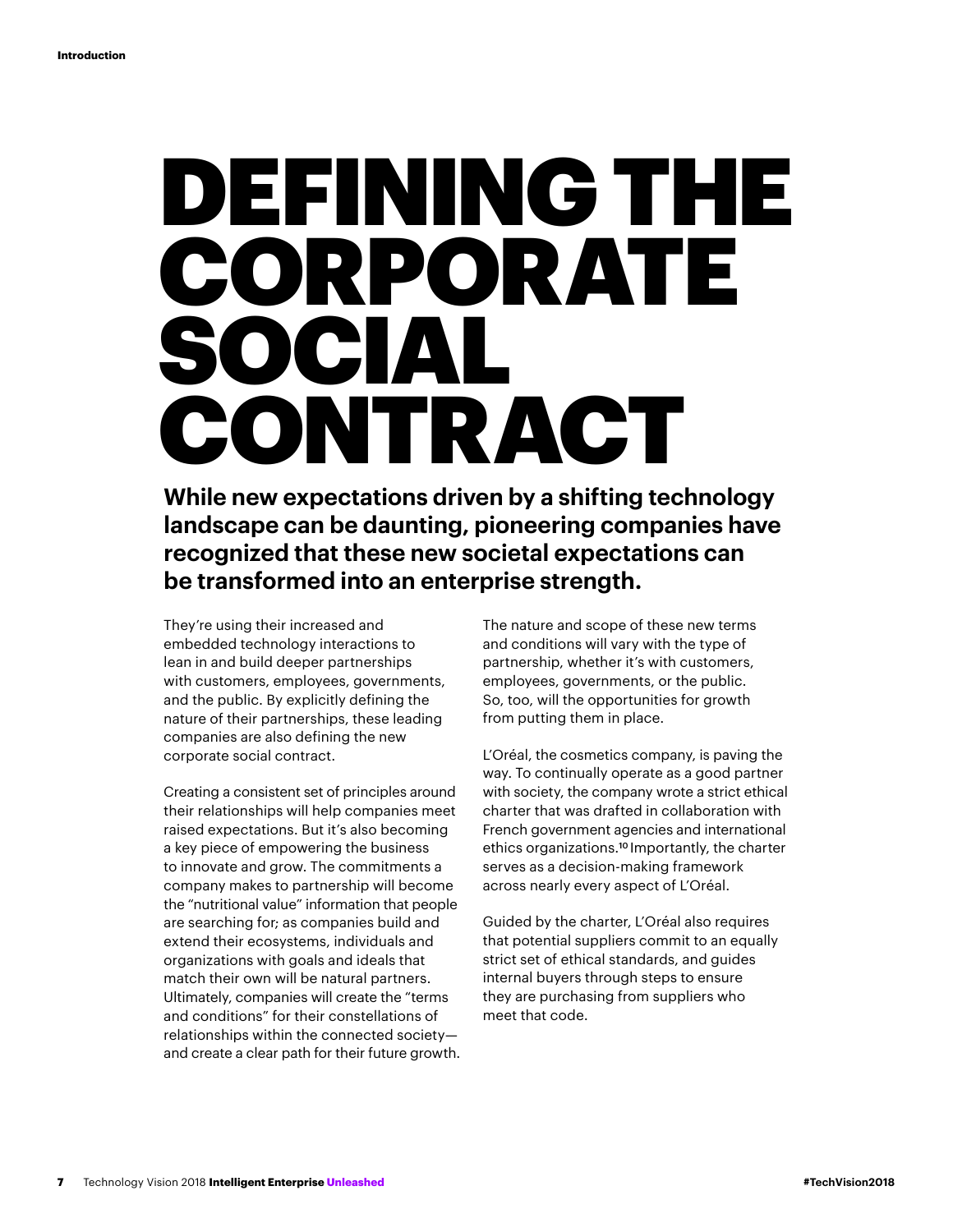To partner with the public, the charter established tenets around environmental responsibility: the company has reduced carbon emissions by 67 percent, only purchases palm oil from sustainably managed forests, and invested in building "dry" factories that will only use recycled water—set to appear in 2018. Jean-Paul Agon, L'Oréal's Chairman and CEO, reiterates that these changes are mandated not merely by conscience, but also by business need. "The next 10 years will see ethics becoming no longer a 'nice to have,' but a fundamental prerequisite to any organization's license to operate. For companies that are leaders in this area, it will become a competitive advantage."<sup>11</sup>

Just as important as partnering with customers, treating employees as invested allies will define company culture, and create a sustainable foundation on which to innovate and execute. Internal research at AT&T found that nearly half of its 240,000 workers were in roles that the company would no longer need in a decade's time.12 They also found that only half of their staff had training in science, technology, engineering, and math (STEM),

while the projected need for those skills would reach 95 percent of the workforce by 2020. In response, AT&T's billion-dollar Workforce 2020 initiative aims to retrain and prepare a quarter of its workforce for radically new jobs. In 2016, the company filled more than 40 percent of open positions with internal candidates.

In defining the responsibilities it will accept with each type of partnership, the enterprise can define a new corporate social contract setting the guideposts for its path forward.

# **CONTRACT**

#### 1. Position; Employment Period

The Company hereby employs the Employee as its . . the Employee hereby agrees to serve in such capacity, for the period beginning<br>the Employee hereby agrees to serve in such capacity, for the period beginning<br>........, and ending on the date on which the Employee's employm nated in accordance with paragraph 8 below (the "Employment Period").

(a) Subject to the following provisions of this Agreement, during the Employ Period the Employee shall be compens ted for his services as follows

(b) He shall neceive ari annual salary, payable in monthly or more frequent instal in an amount which shall initially be per annu to such increase; as may from time to time be deternined by the Company.

[specify pensilonand cother non-salary banefits.]

**88** Technology Vision 2018 **Intelligent Enterprise Unleashed** *EQ is all be etitied to vacations of nt le ss than* $\ldots$  **be year.** 

(d) I- sh all be eitiled if to such other peruis ates is nay be cu storarily grainted by th C amp anyo en nployees of similaran k and positio n.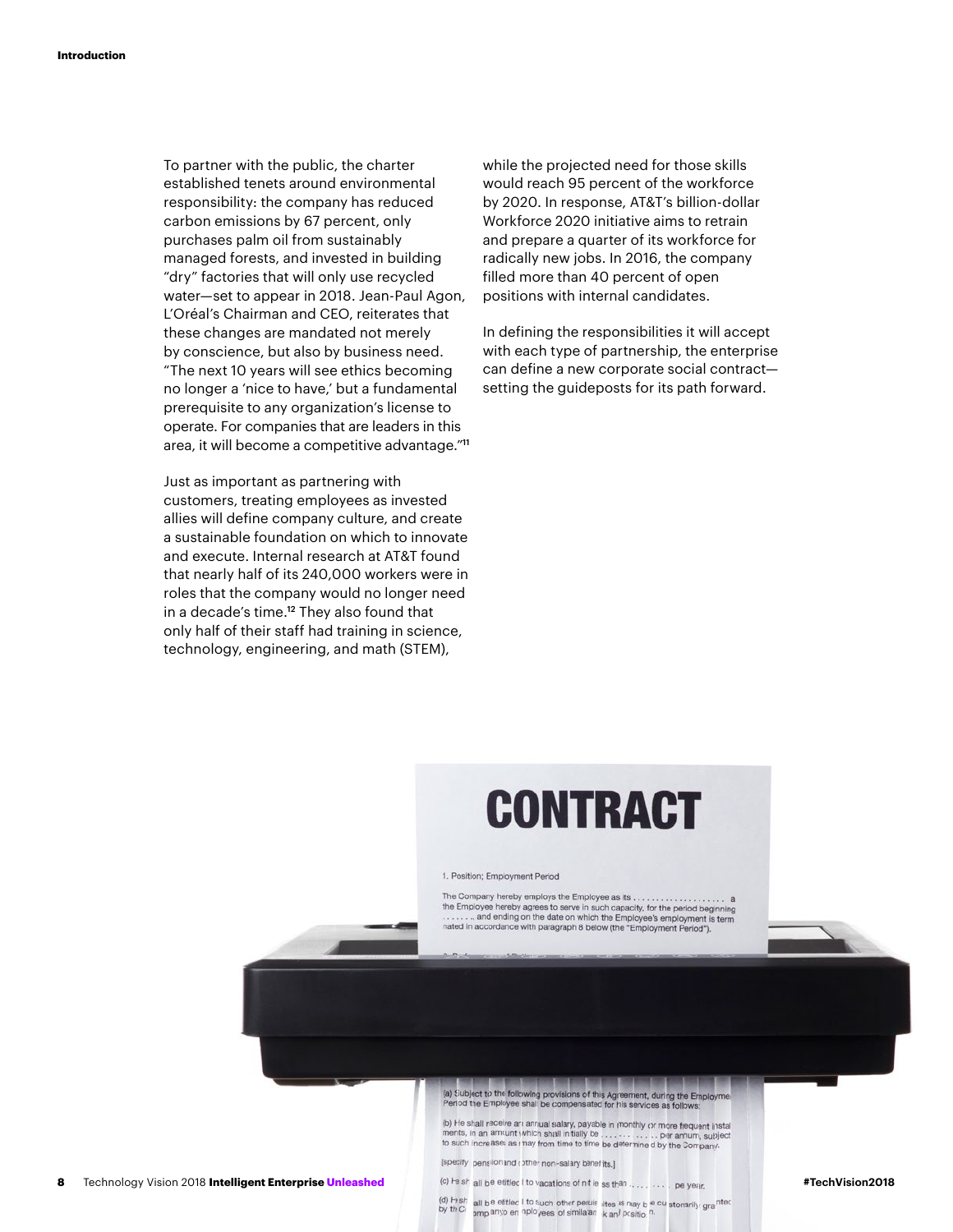# EMBEDDING OPPORTUNITY

**As companies have reached further than ever into people's lives, they've shaped society around their products and services. This transformed society now provides the new foundation for each company's future growth.**

Through new partnerships with customers, employees, partners, and even governments, companies are empowered to build ever-stronger access and trust. This trust will give companies the inroads to further embed themselves into society, becoming ever more indispensable—and empowering their own revolutionary growth. (See Figure 1.)

**84%**

**of executives agree that through technology, companies are weaving themselves seamlessly into the fabric of how people live today.**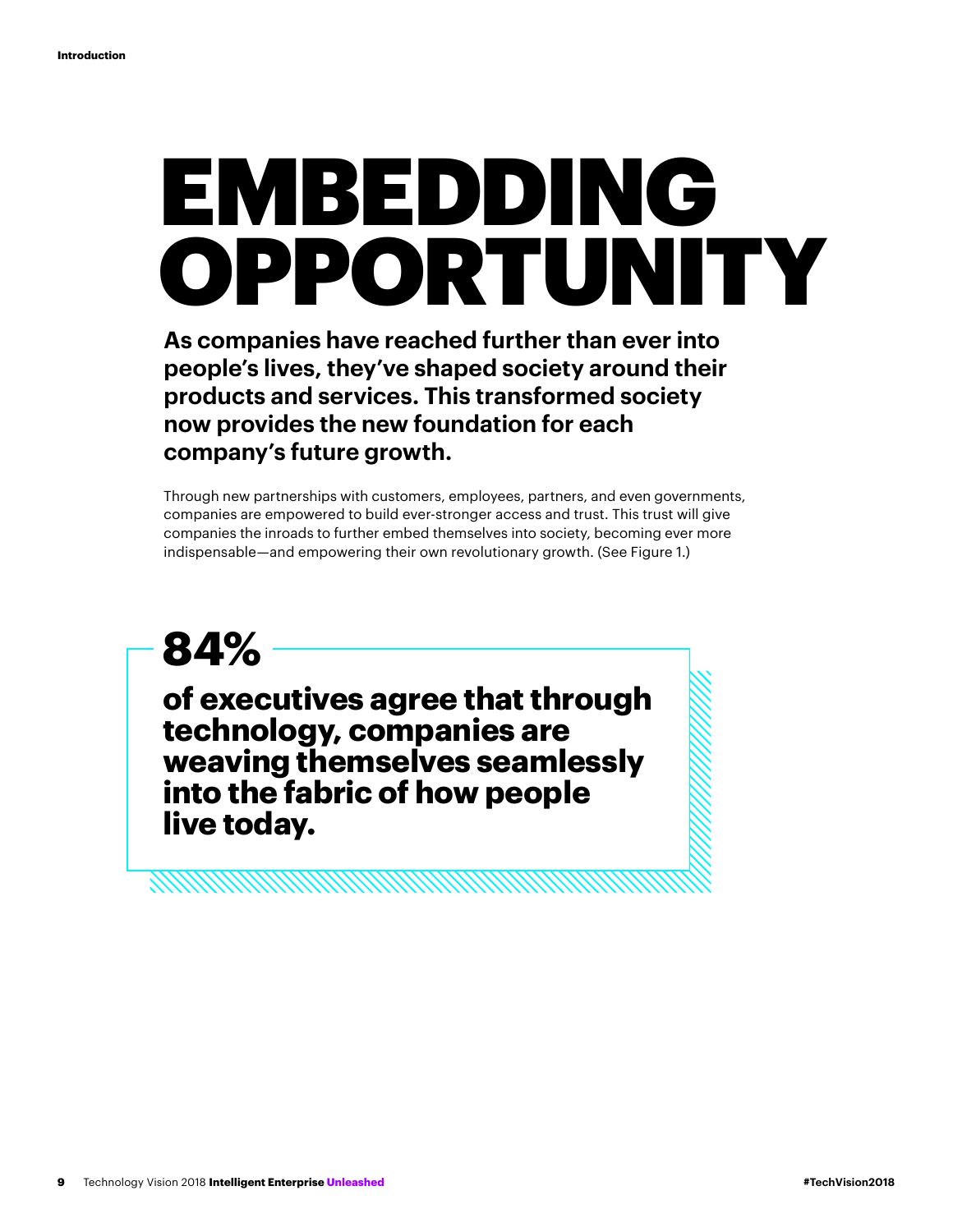

**Figure 1—Positive Feedback Loop.**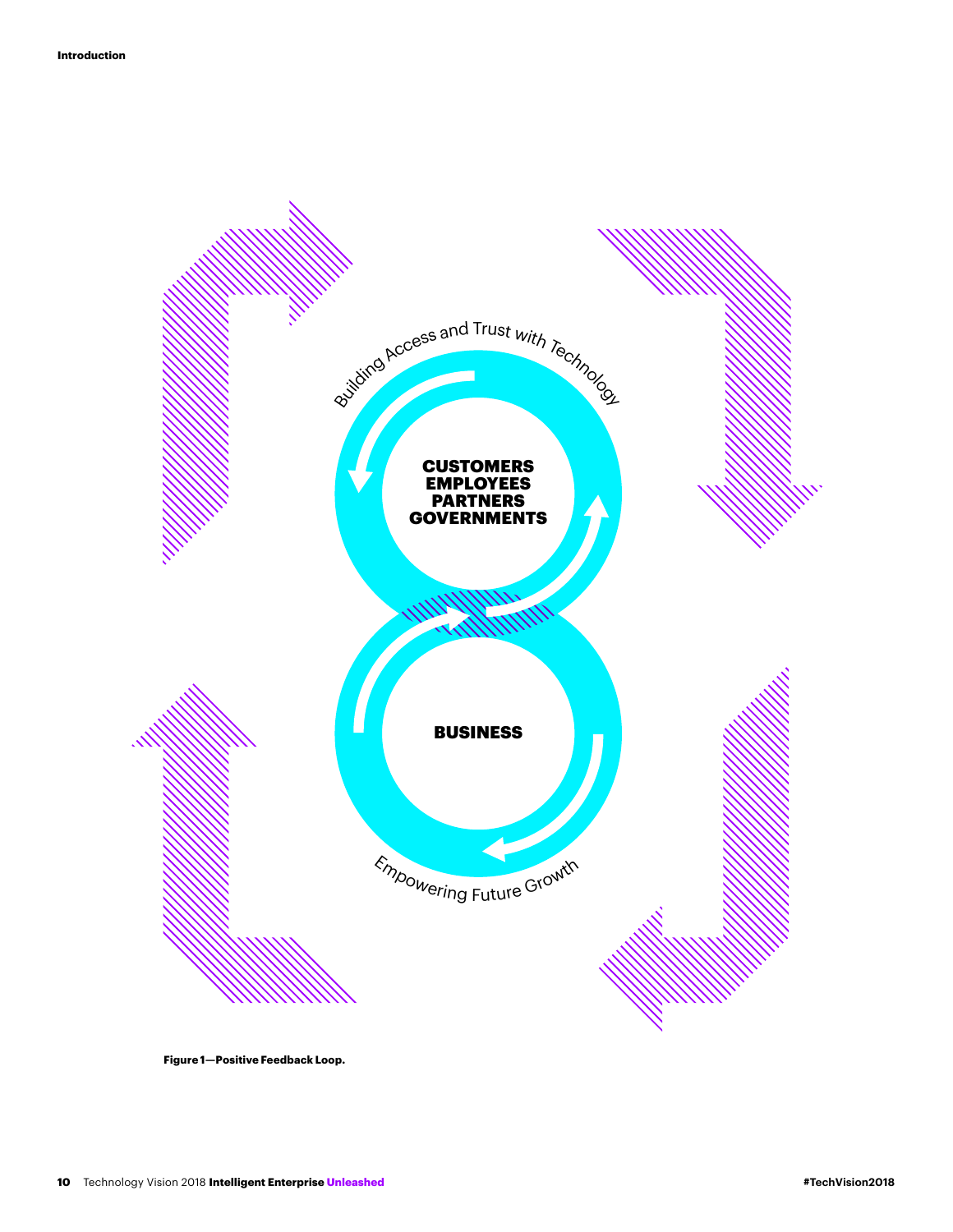### 2018 Tech Trends

# INTELLIGENT ENTERPRISE UNLEASHEI

**Technology-based products and services have a tremendous impact on the way people work and live. Through those products and services, businesses are driving unprecedented change in society.** 

This year's Accenture Technology Vision highlights five emerging trends shaping the way technology is increasing businesses' impact across society. But in exchange for the unprecedented access and influence businesses enjoy today, people are demanding more responsibilities from them. In each chapter, you will see how expectations are growing, as customers, employees, business partners, governments, and more, seek formalized partnerships with businesses.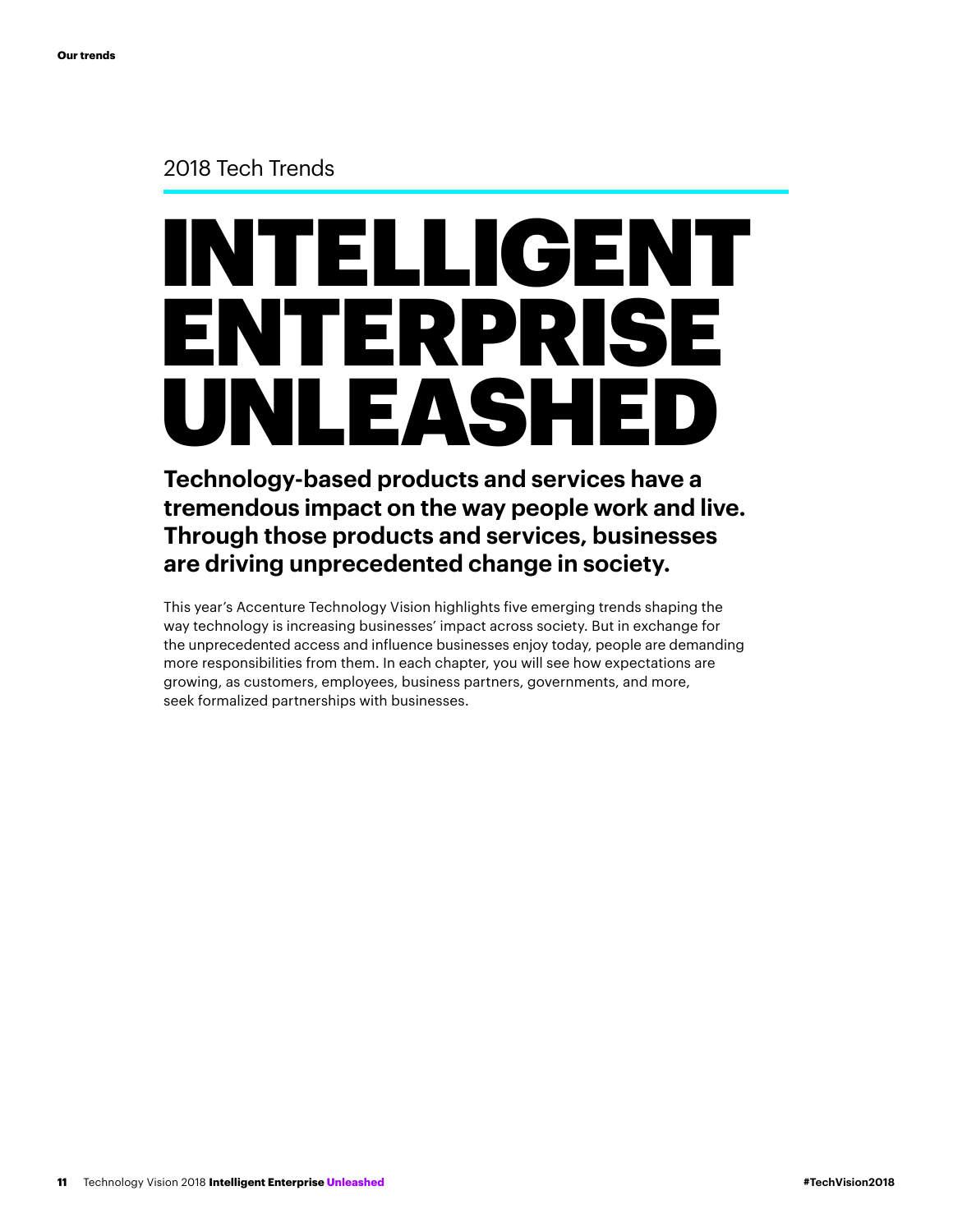

As artificial intelligence grows in its capabilities—and its impact on people's lives—businesses must move to "raise" their AIs to act as responsible, productive members of society.



Virtual and augmented reality technologies are removing the distance to people, information, and experiences, transforming the ways people live and work.



By transforming themselves to run on data, businesses have created a new kind of vulnerability: inaccurate, manipulated, and biased data that leads to corrupted business insights, and skewed decisions with a major impact on society.



Businesses depend on technology-based partnerships for growth, but their own legacy systems aren't designed to support partnerships at scale. To fully power the connected Intelligent Enterprise, companies must first re-architect themselves.



Businesses are making big bets on intelligent environments via robotics, AI and immersive experiences. But to bring these intelligent environments to life, they must extend their infrastructures into the dynamic, real-world environments they want to reach.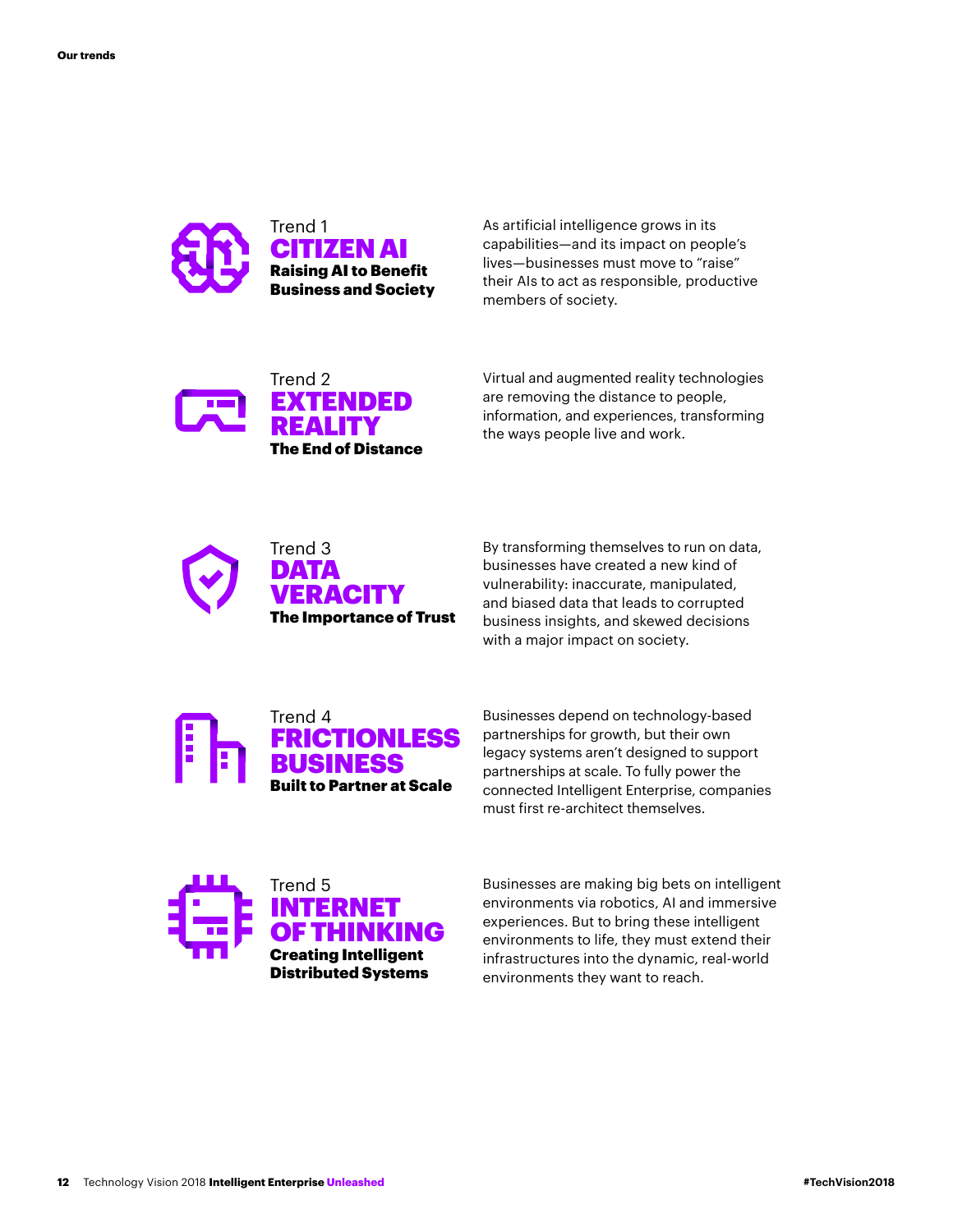#### **Conclusion**

**As part of Accenture's multi-year perspective on technology's impact on enterprise, these trends reflect the continuously evolving digital culture that creates challenges and opportunities for organizations worldwide.** 

Since the dawn of the digital era, businesses have been doing more with each passing year: Becoming digital themselves; growing more involved in people's lives; embracing the "People First" view of the changing enterprise landscape. Now we're at a point of fusion: businesses are looking to reshape society, and can't do it alone. Partnerships with people are the clear path forward for every business, and for society as a whole.

Each year's individual Vision trends highlight new or evolving technologies and their emerging impact across enterprise. Some technologies are already playing important roles in the strategies of leading companies, while others are just beginning to emerge as difference-makers. Viewed as a whole, our Technology Vision trends provide a guidepost for the way companies must consider their resources, responsibilities, and opportunities for success in the years to come.

With businesses shaping change throughout the world, being a leader isn't just about incorporating new technologies. It's about the ways you partner throughout everyday life with people to improve lives and shape society—and in so doing, build the foundation on which you'll continue to grow.

**This new era is all about how we can use these ties and information that we have about companies—and they have about us—to change the way that we work together.**

**Michael Biltz | Managing Director,** Accenture Technology Vision—Accenture Labs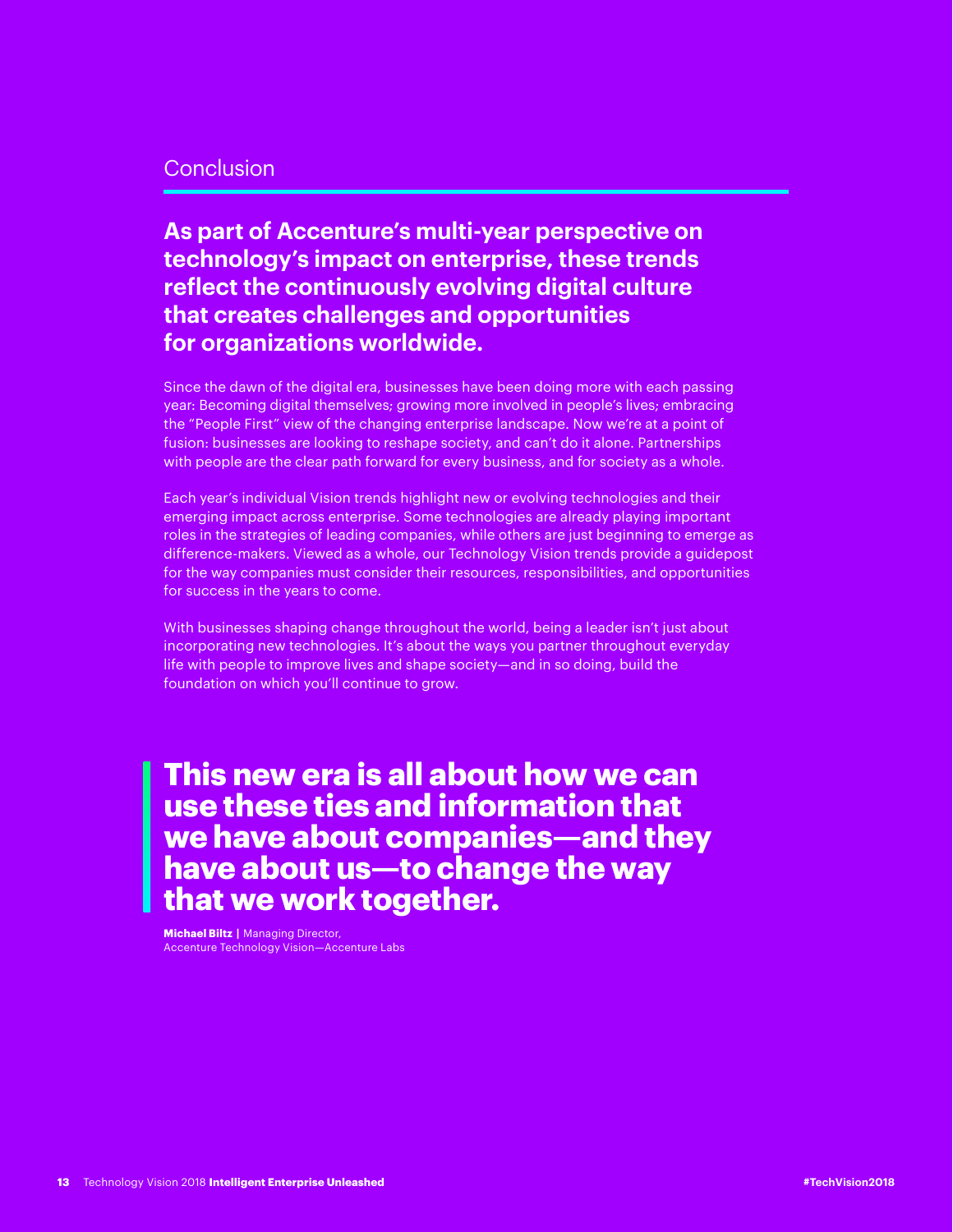#### Completing the Picture

### **The current three-year set of technology trends relating to Accenture's Technology Vision includes these reports from 2017 and 2016:**

Accenture's Technology Vision comprises a three-year set of technology trends, and it's important to recognize that this year's trends are part of a bigger picture. As companies continue to grow as digital businesses, they will need to keep up with the latest technologies, as well as continue to master those that have been maturing. These technologies will collectively inform how enterprises build the next generation of business, and create paths toward future growth. To reference the papers behind the full set of trends below (See Figure 2), please go to the [2016,](https://www.accenture.com/gb-en/insight-technology-trends-2016) [2017](https://www.accenture.com/us-en/insight-disruptive-technology-trends-2017) and [2018](http://www.accenture.com/techvision) Technology Vision webpages.



**Figure 2—Evolution Chart.**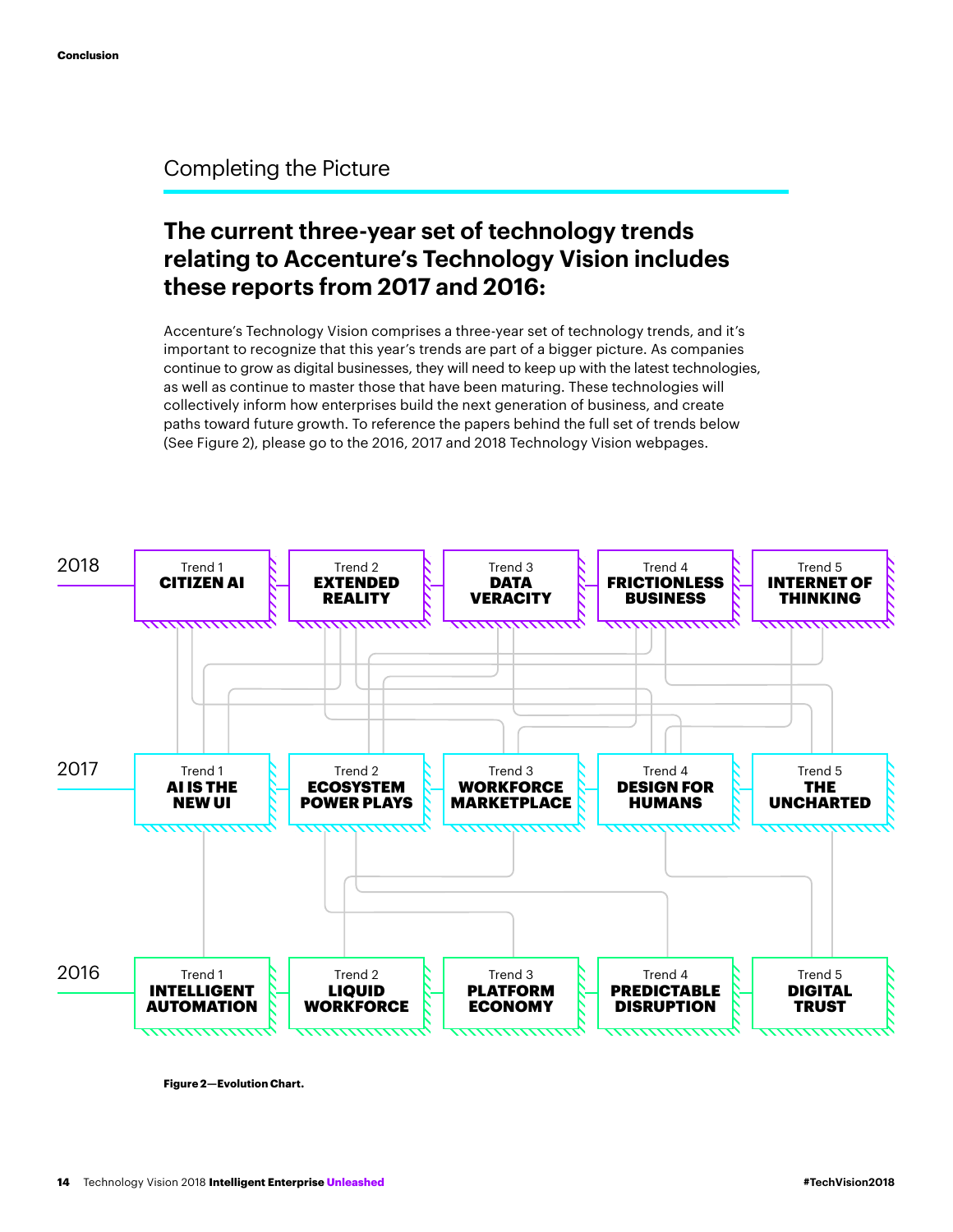#### 2017



Artificial intelligence (AI) is about to become your company's digital spokesperson. Moving beyond a backend tool for the enterprise, AI is taking on more sophisticated roles within technology interfaces. From autonomous driving vehicles that use computer vision, to live translations made possible by artificial neural networks, AI is making every interface both simple and smart—and setting a high bar for how future interactions will work. It will act as the face of a company's digital brand and a key differentiator—and become a core competency demanding of C-level investment and strategy.

#### Trend 2 ECOSYSTEM POWER PLAYS Beyond Platforms

Companies are increasingly integrating their core business functionalities with third parties and their platforms. But rather than treat them like partnerships of old, forward-thinking leaders leverage these relationships to build their role in new digital ecosystems—instrumental to unlocking their next waves of strategic growth. As they do, they're designing future value chains that will transform their businesses, products, and even the market itself.

#### Trend 3 **WORKFORCE**  MARKETPLACE Invent Your Future

Trend 4 DESIGN FOR HUMANS Inspiring New Behaviors The future of work has already arrived, and digital leaders are fundamentally reinventing their workforces. Driven by a surge of on-demand labor platforms and online work management solutions, legacy models and hierarchies are being dissolved and replaced with open talent marketplaces. This resulting on-demand enterprise will be key to the rapid innovation and organizational changes that companies need to transform themselves into truly digital businesses.

What if technology adapted to you? The new frontier of digital experiences is technology designed specifically for individual human behavior. This shift is transforming traditional personalized relationships into something much more valuable: partnerships. Business leaders recognize that as technology shrinks the gap between effective human and machine cooperation, accounting for unique human behavior expands not only the quality of experience, but also the effectiveness of technology solutions.

Trend 5 THE UNCHARTED Invent New Industries, Set New Standards

Businesses are not just creating new products and services; they are shaping new digital industries. To fulfill their digital ambitions, companies must take on a leadership role to help shape the new rules of the game. Those who take the lead will find a place at or near the center of their new ecosystem, while those that don't risk being left behind. From technology standards to ethical norms to government mandates, in an ecosystem-driven digital economy, one thing is clear: a wide scope of rules still needs to be defined.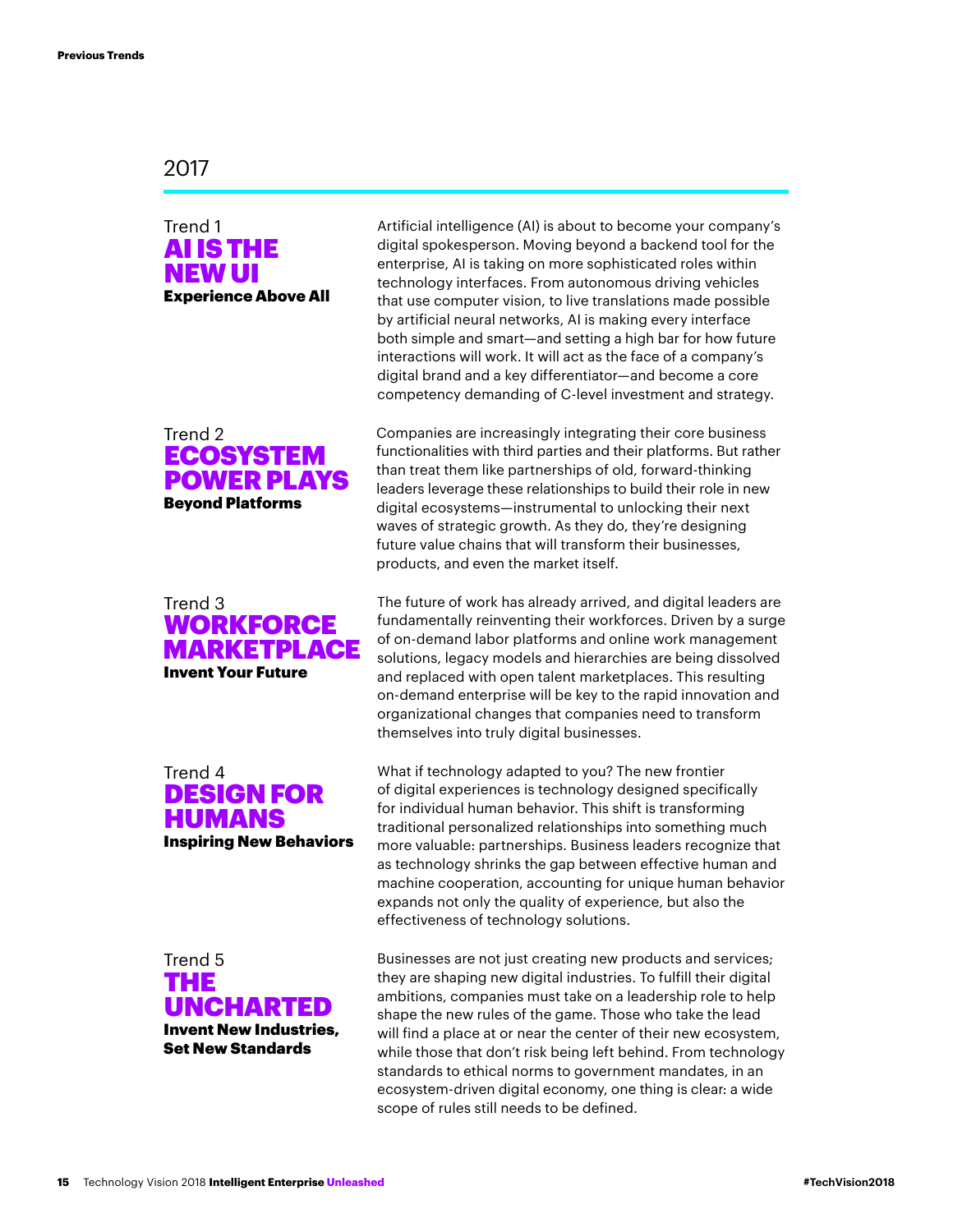#### 2016

Digital Age

#### Trend 1 INTELLIGENT AUTOMATION The Essential New Coworker for the

Leaders will embrace automation not just to take advantage of the breakneck pace of digital change, but also to create a new digital world where they hold competitive advantage. Machines and artificial intelligence will be the newest recruits to the workforce, bringing new skills to help people do new jobs, and reinventing what's possible.

#### Trend 2 LIQUID WORKFORCE Building the Workforce

for Today's Digital **Demands** 

Companies are investing in the tools and technologies they need to keep pace with constant change in the digital era. But to achieve their ambitious goals, leaders are refocusing on an often overlooked factor: the workforce. They are looking at technology as not just a disrupter, but also an enabler to transform their people, projects, and entire organizations into a highly adaptable and change-ready enterprise. In short, business leaders are realizing their new liquid workforce can become their new competitive advantage.

### Trend 3 PLATFORM ECONOMY

Technology-Driven Business Model Innovation from the Outside In

Industry leaders are unleashing technology's power by developing not only new technology platforms, but also the platform-based business models and strategies they enable. But the technology changes are only the beginning.

#### Trend 4 PREDICTABLE DISRUPTION Looking to Digital

Ecosystems for the Next Waves of Change

Fast-emerging digital ecosystems—think precision agriculture, the industrial Internet or smart cities—create the foundation for the next big wave of enterprise disruption. Digital ecosystems like these, and the businesses that power them, are straddling markets and blurring industry boundaries.

Trend 5 DIGITAL TRUST Strengthening Customer

Relationships through Ethics and Security

To gain the trust of individuals, ecosystems, and regulators in the digital economy, businesses must possess strong security and ethics at each stage of the customer journey. And new products and services must be ethical—and secure-by-design. Businesses that get this right will enjoy such high levels of trust that their customers will look to them as guides for the digital future.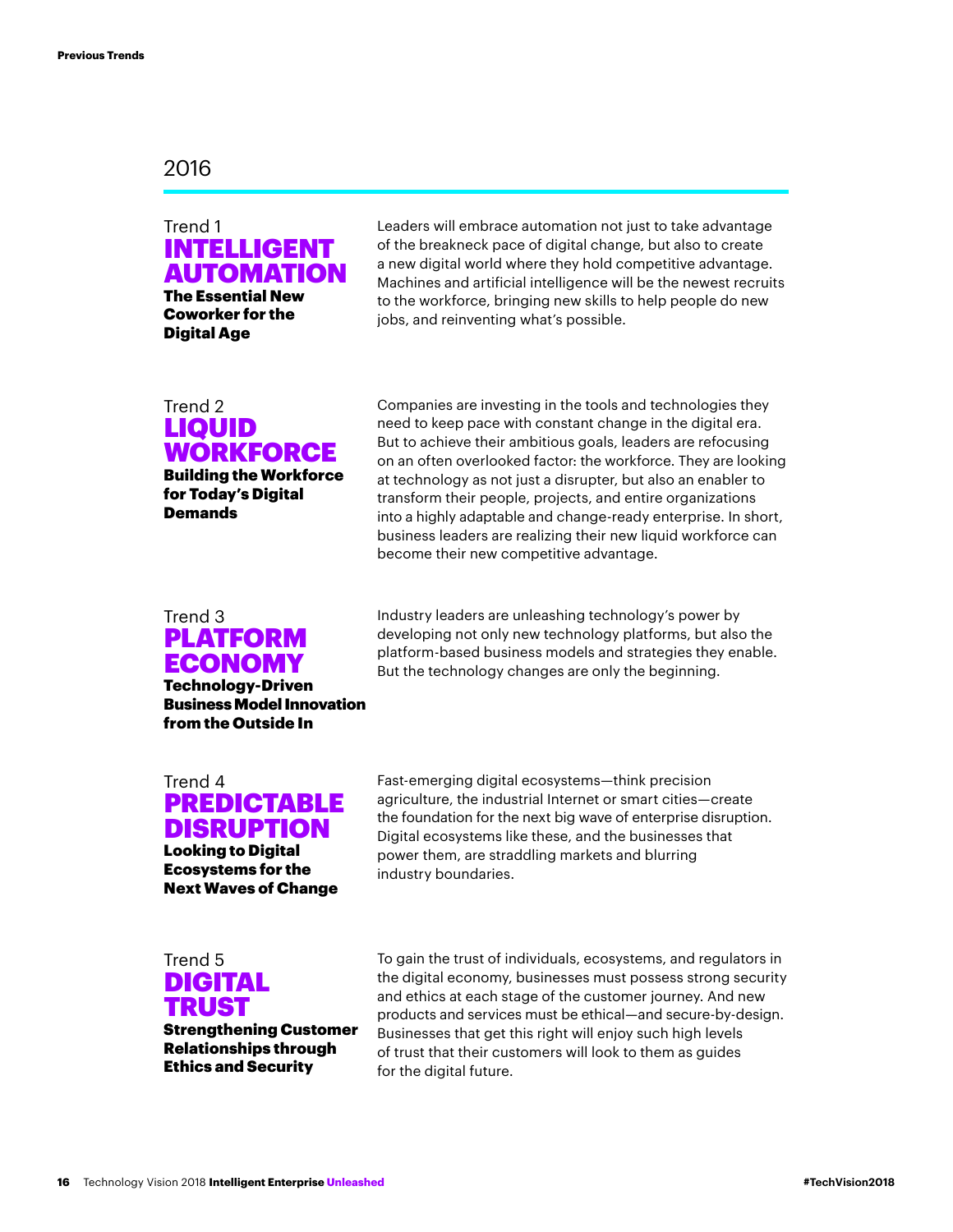#### About the Technology Vision

# RESEARCH METHODOLOGY

**Every year, the Technology Vision team partners with Accenture Research to pinpoint the emerging IT developments that will have the greatest impact on companies, government agencies, and other organizations in the next three to five years. These trends have significant impact across industries, and are actionable for businesses today.**

The research process begins by gathering input from the Technology Vision External Advisory Board, a group of more than two dozen experienced individuals from the public and private sectors, academia, venture capital, and entrepreneurial companies. In addition, the Technology Vision team conducts interviews with technology luminaries and industry experts, as well as nearly 100 Accenture business leaders from across the organization.

Each year, the research process also includes a global survey of thousands of business and IT executives from around the world, to understand their perspectives on the impact of technology in business. Survey responses help to identify the technology strategies and priority investments of companies from across industries and geographies.

As a shortlist of themes emerges from the research process, the Technology Vision team reconvenes its advisory board. The board's workshop, a series of 'deep-dive' sessions with Accenture leadership and external subject-matter experts, validates and further refines the themes.

These processes weigh the themes for their relevance to real-world business challenges. The Technology Vision team seeks ideas that transcend the well-known drivers of technological change, concentrating instead on the themes that will soon start to appear on the C-level agendas of most enterprises.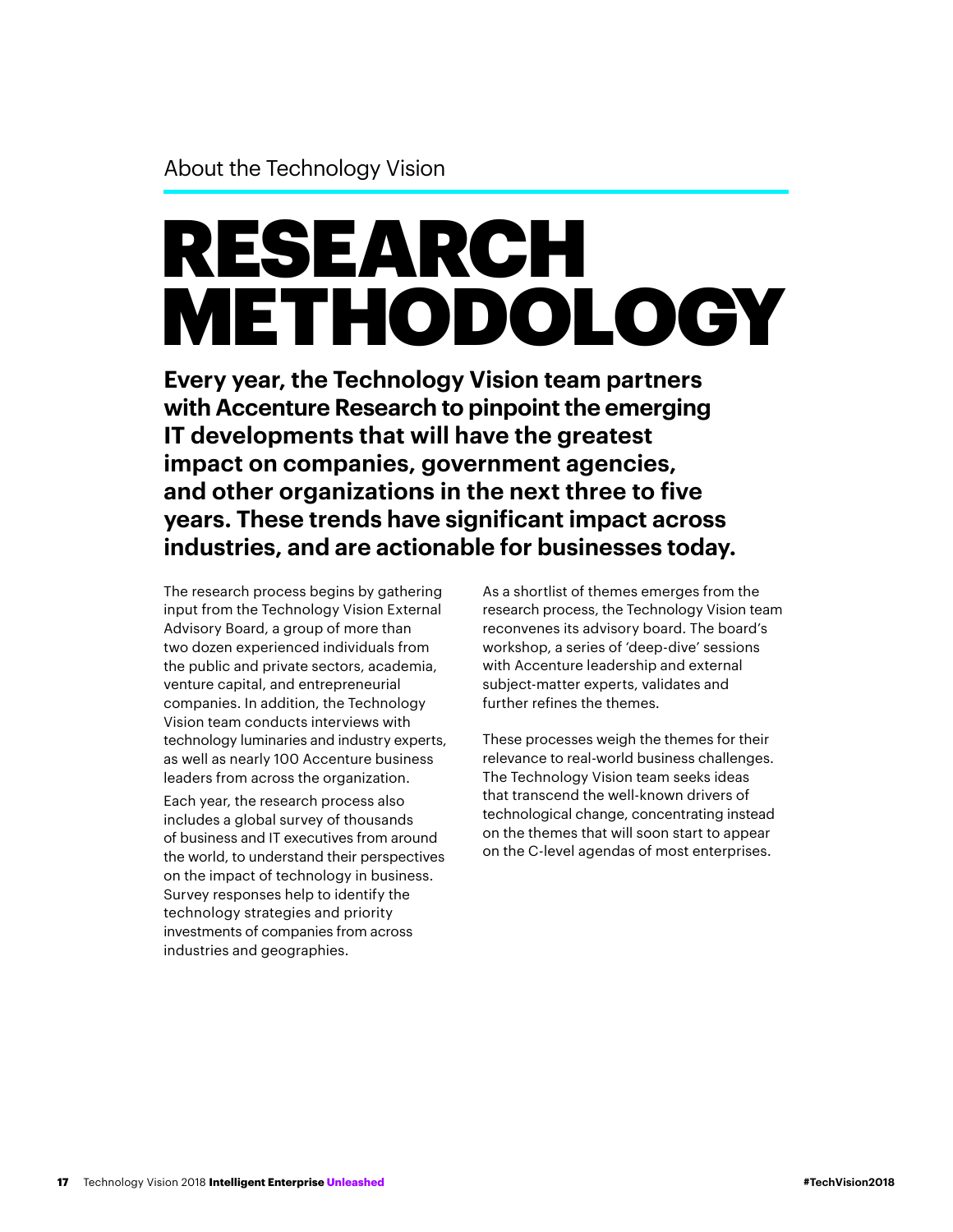

Technology Vision 2018

# SURVEY DEMOGRAPHICS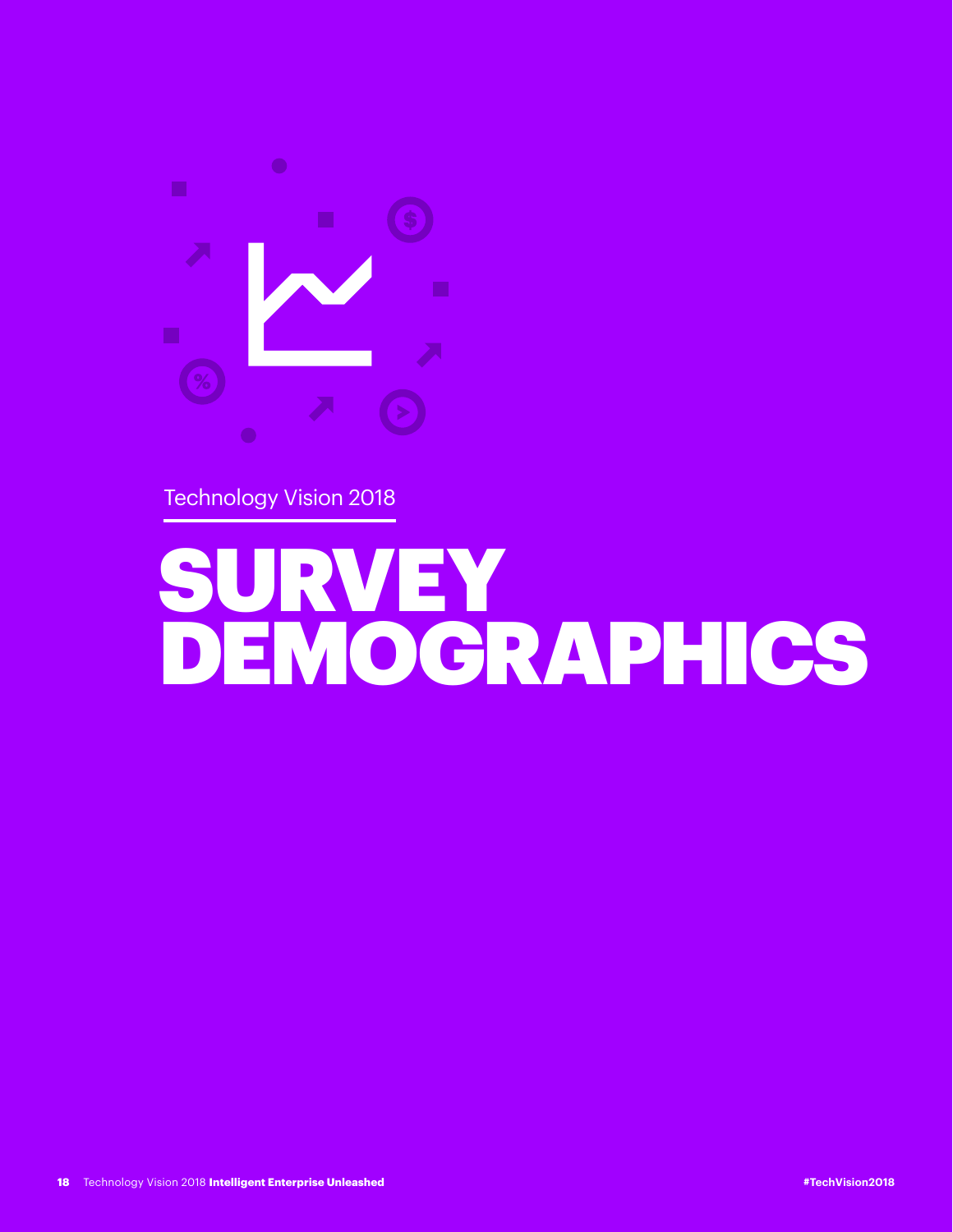#### Technology Vision 2018 Survey Demographics

**For the fourth year, we conducted a global survey of thousands of business and IT executives to understand their perspectives on the impact of technology on their organizations, and to identify their priority technology investments over the next few years. More than 6,300 executives from 25 countries responded to the survey, which was fielded from November 2017 through January 2018.**



#### 25 COUNTRIES SURVEYED

**Chile**

**Argentina Australia Austria Brazil Canada**

**China Columbia France Germany**

**India Indonesia Ireland Italy Japan**

**Peru Portugal Singapore South Africa Spain**

**Switzerland Thailand United Arab Emirates United Kingdom United States**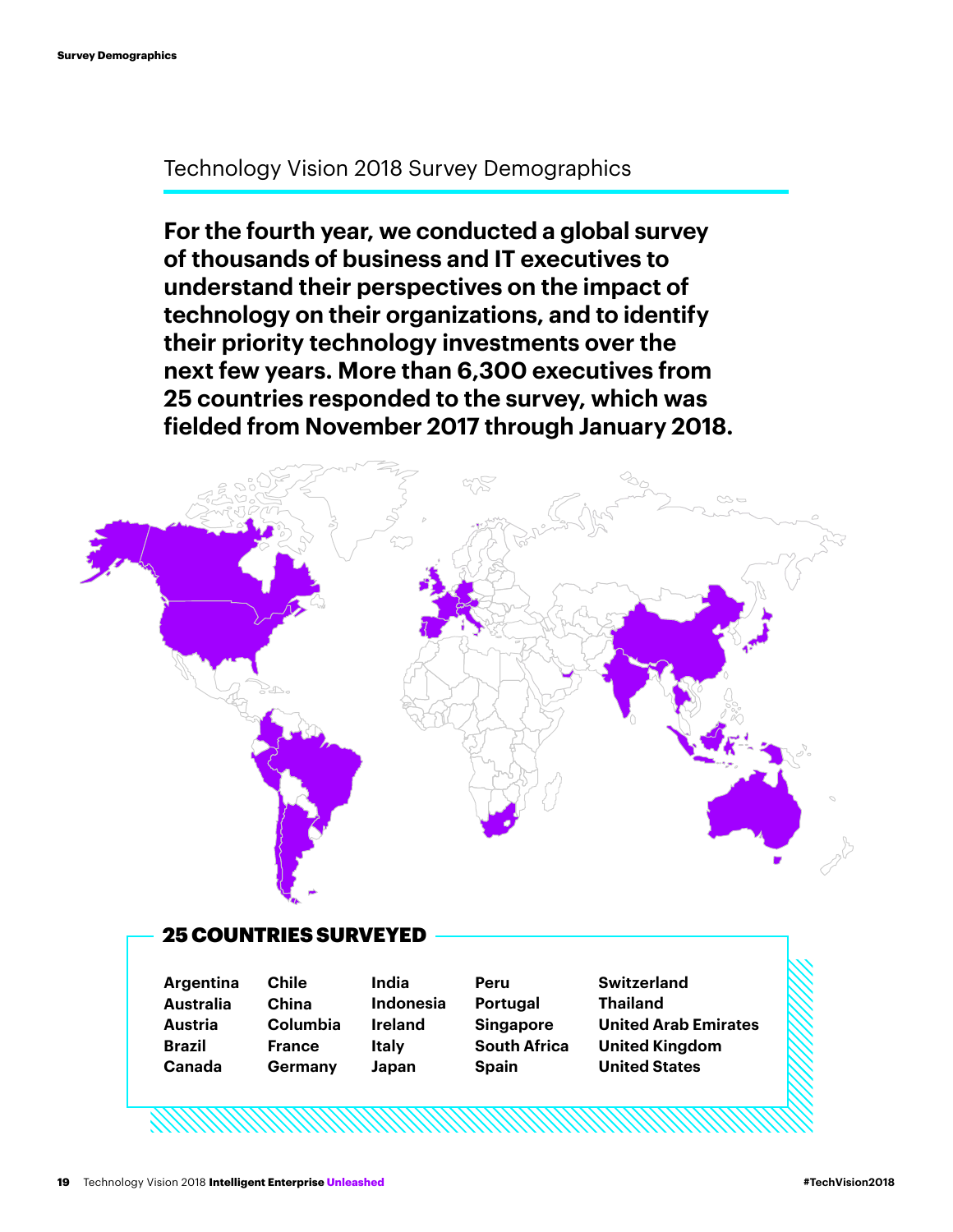### **Role**



### **Revenue (USD)**



### **Industry**

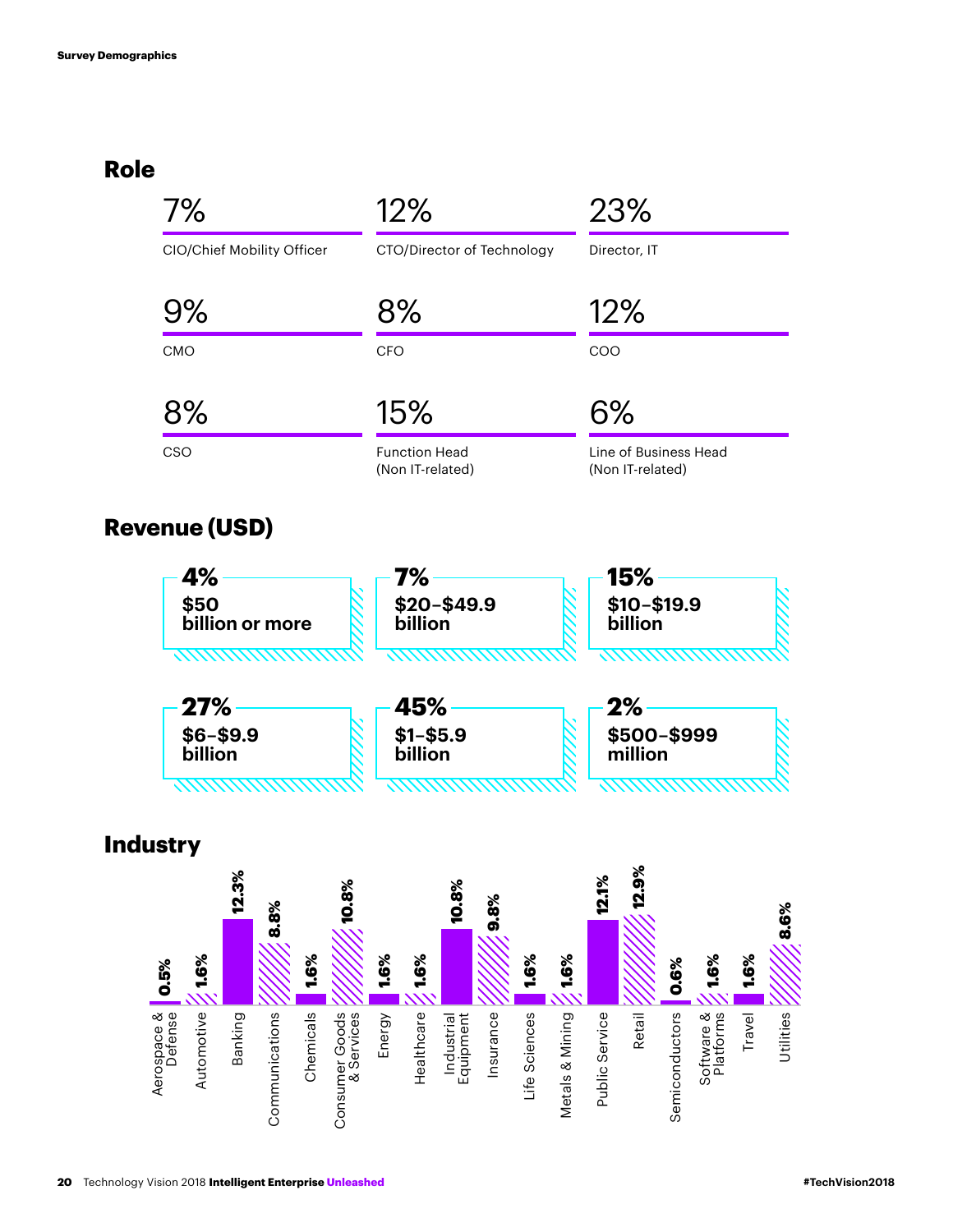#### References

#### **INTRODUCTION**

- **1** [Kloberdanz, K. \(2017, May 25\). How Augmented Reality Glasses Are Being Used in Industry. GE.](https://www.ge.com/reports/looking-smart-augmented-reality-seeing-real-results-industry-today/)  <https://www.ge.com/reports/looking-smart-augmented-reality-seeing-real-results-industry-today/>
- **2** [Millward, S. \(2017, July 27\). "AI English Teacher" Gets \\$100M. Tech in Asia.](https://www.techinasia.com/ai-english-teacher-100m)  <https://www.techinasia.com/ai-english-teacher-100m>
- **3** [Liu, X., Nourbakhsh, A., Li, Q., & Shah, S. \(2015, October\). Real-Time Rumor Debunking on Twitter.](https://dl.acm.org/citation.cfm?doid=2806416.2806651)  <https://dl.acm.org/citation.cfm?doid=2806416.2806651>
- **4** [Vega, N. \(2017, July 28\). Amazon Wants to Install Delivery Lockers in Your Apartment Building. Business Insider.](http://www.businessinsider.com/amazon-hub-delivery-locker-apartment-buildings-2017-7)  <http://www.businessinsider.com/amazon-hub-delivery-locker-apartment-buildings-2017-7>
- **5** [Barrett, B. \(2017, October 25\). Amazon Key Puts Deliveries—and Delivery People—in Your Home. Wired.](https://www.wired.com/story/amazon-key-and-cloud-cam/)  <https://www.wired.com/story/amazon-key-and-cloud-cam/>
- **6** [Dellinger, AJ. \(2016, June 6\). Tesla May Be Sharing Data with the Government to Help Advance Regulation on](https://www.dailydot.com/debug/tesla-motors-autopilot-data-offered-to-department-of-transportation/)  [Autopilot Vehicles. The Daily Dot. https://www.dailydot.com/debug/tesla-motors-autopilot-data-offered-to](https://www.dailydot.com/debug/tesla-motors-autopilot-data-offered-to-department-of-transportation/)[department-of-transportation/](https://www.dailydot.com/debug/tesla-motors-autopilot-data-offered-to-department-of-transportation/)
- **7** [MindSphere: Data to Knowledge. \(n.d.\). Siemens.](https://www.siemens.com/global/en/home/products/software/mindsphere.html)  <https://www.siemens.com/global/en/home/products/software/mindsphere.html>
- **8** [Malik, J. \(2017, September 28\). If Data Is the New Oil, Then Equifax Just Caused a Huge Environmental Disaster. CSO.](https://www.csoonline.com/article/3228887/data-breach/if-data-is-the-new-oil-then-equifax-just-caused-a-huge-environmental-disaster.html)  [https://www.csoonline.com/article/3228887/data-breach/if-data-is-the-new-oil-then-equifax-just-caused-a-huge](https://www.csoonline.com/article/3228887/data-breach/if-data-is-the-new-oil-then-equifax-just-caused-a-huge-environmental-disaster.html)[environmental-disaster.html](https://www.csoonline.com/article/3228887/data-breach/if-data-is-the-new-oil-then-equifax-just-caused-a-huge-environmental-disaster.html)
- **9** [Customer Letter. \(2016, February 16\). Apple. http://www.apple.com/customer-letter/](http://www.apple.com/customer-letter/)
- **10** [Alvarez, C. \(2017, October 27\). L'Oréal Championne Mondiale du Développement Durable, Selon le CDP. Novethic.](http://www.novethic.fr/empreinte-terre/climat/isr-rse/l-oreal-championne-mondiale-du-developpement-durable-144955.html)  [http://www.novethic.fr/empreinte-terre/climat/isr-rse/l-oreal-championne-mondiale-du-developpement](http://www.novethic.fr/empreinte-terre/climat/isr-rse/l-oreal-championne-mondiale-du-developpement-durable-144955.html)[durable-144955.html](http://www.novethic.fr/empreinte-terre/climat/isr-rse/l-oreal-championne-mondiale-du-developpement-durable-144955.html)
- **11** [L'Oréal Named as One of the World's Most Ethical Companies by the Ethisphere Institute for the Seventh Time.](http://www.loreal.com/media/press-releases/2016/mar/ethispere-2016)  [L'Oréal Group. \(2016, March 7\). http://www.loreal.com/media/press-releases/2016/mar/ethispere-2016](http://www.loreal.com/media/press-releases/2016/mar/ethispere-2016)
- **12** [Can AT&T Retrain 100,000 People? \(2017, March 15\). Fortune.](http://fortune.com/att-hr-retrain-employees-jobs-best-companies/)  <http://fortune.com/att-hr-retrain-employees-jobs-best-companies/>